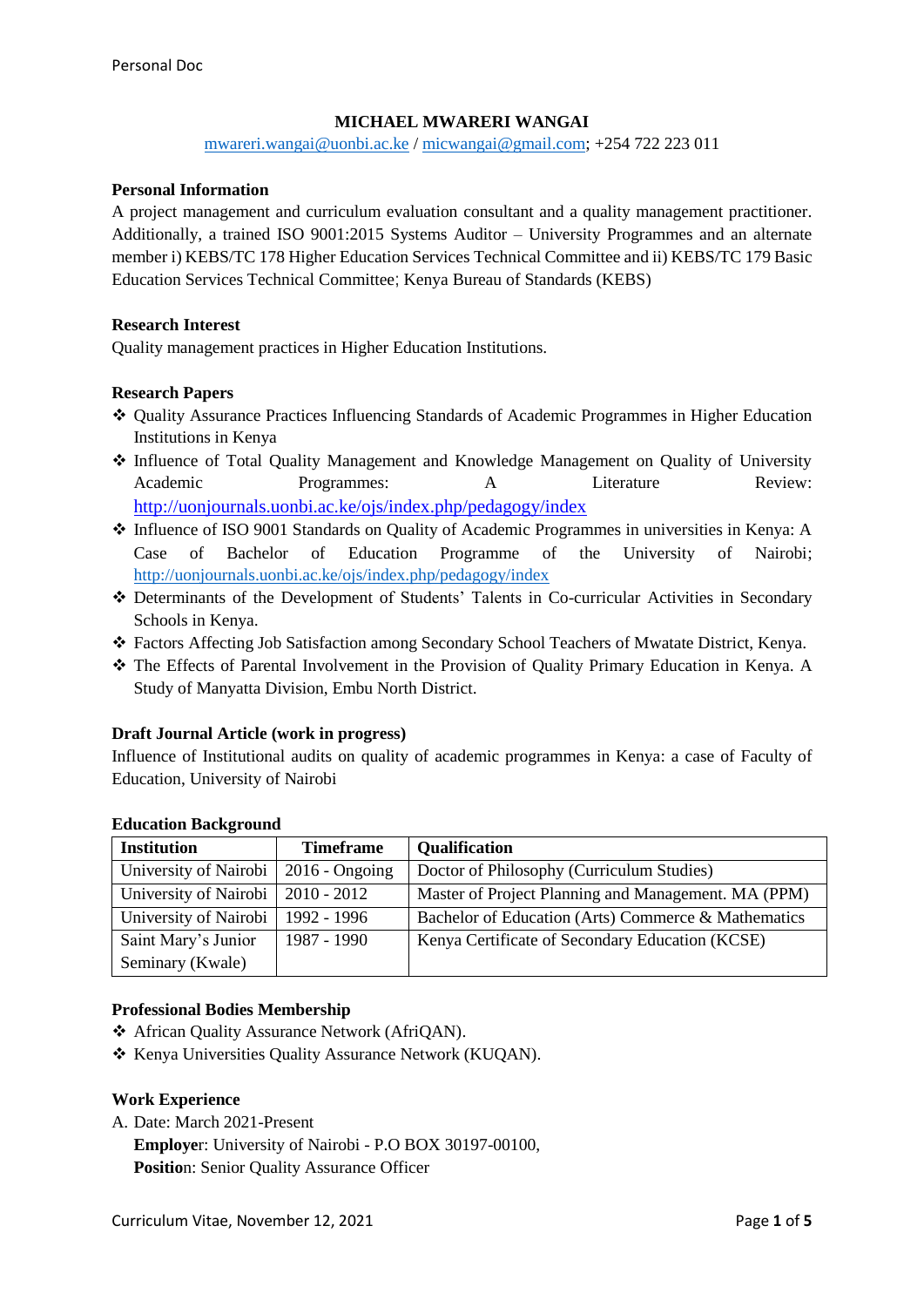# **Main Duties**

## **a) : Coordinate Internal Quality Assurance activities including;**

- **1.** Prepare and implement a schedule for sensitizing staff on QA frameworks
- 2. Undertake training of heads of departments on QA metrics and procedures
- 3. Develop and execute a schedule to continuously monitor curriculum delivery
- 4. Carry out Academic Quality Audits
- 5. Conduct stakeholder satisfaction surveys on areas of University Strategic Importance

## **b) : Coordinate External Quality Assurance Activities**

6. Prepare and transmit timeously status reports on compliance with regulatory and statutory bodies

8. Coordinate Institutional and programmatic Accreditation Quality Audits with Regulators

9. Coordinate UoN registration, membership and participation in International, Regional and National QA networks and Organizations

9. Any other assigned duty

## B. **Dates:** 2017 – March 2021

**Employer**: University of Nairobi - P.O BOX 30197-00100,

**Position:** Ag. Director, Quality Assurance

## **Main Duties**

Development, publishing and maintenance of the University of Nairobi quality Assurance handbook Quality audit of academic programmes and resources supporting programmes on offer

Curricula processing for compliance to internal and external statutory and regulatory requirements Determination and maintenance of internal and external curriculum standards

Secretary to University of Nairobi Senate sub-committee on academic programmes development committee

Maintenance, processing of university data for internal, and external (statutory and regulatory bodies) use

Development and deployment of quality assurance tools and frameworks

Implementation of programme-level self-assessment framework

Quality assurance of teaching facilities

Development, deployment and facilitation of graduate tracer surveys and studies for curricula reforms

Alumni Liaison for industrial and professional bodies' linkages

Provision, facilitation and coordination of programme accreditations and re-accreditations relevant regulatory and professional bodies

Updating Deputy Vice-Chancellor, Academic Affairs on the functioning of the university's quality assurance system as it relates to specific respective activities within the different divisions and the status of quality performance of research and programmes as well as associated delivery processes.

## C. **Dates:** 2018 - Present

**Employer:** University of Nairobi - P.O BOX 30197-00100,

**Position:** Senior Quality Assurance Officer

## **Main Duties**

Development and implementation of system for quality assurance of students' assessment and examinations;

Development and implementation of mechanisms for periodic review and evaluation of academic programmes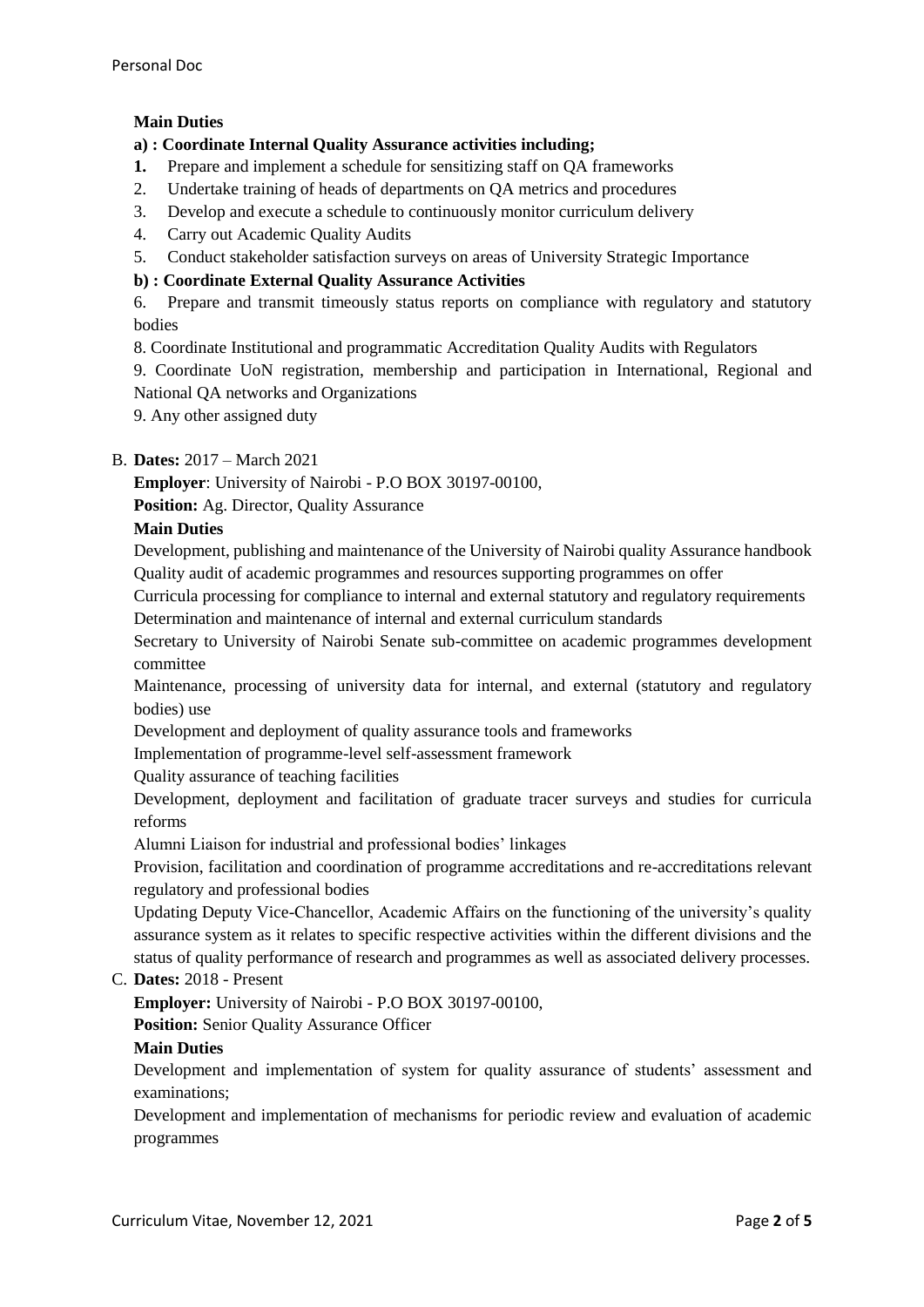Synthesizing topical quality assurance matters in higher education arising from debates and practices in regional and global contexts and update the University of Nairobi community and management accordingly;

# D. **Dates:** 2013 - 2017

**Employer:** University of Nairobi - P.O BOX 30197-00100,

**Position:** Quality Assurance Officer (Programmes and Research)

## **Main Duties**

Implementation of management information system to provide quality related information from quality data;

Implement quality assurance policies and procedures for monitoring students' progress, pass rates, dropout rates, and labour market perception of academic programmes and the graduates of the university

Working closely with the units to assess the quality of student's assessment instrument and examination moderation procedures

Timely reports on aspects of quality in academic program to the respective units and the university management

Providing advice and assistance to the academic community on the requirements of and process for programme design and approval

Carrying our surveys and providing feedback to respective units and university on stakeholder perception of the program outputs

## E. **Dates:** 2008 - 2013

**Employer:** Ministry of Education – Directorate of Quality Assurance and Standards - P.O Box 30040-00100,

**Position:** Senior Quality Assurance and Standards Officer

#### **Main Duties**

Ensuring standards and maintain quality in institutions of basic education; Administering Government education policies, guidelines and frameworks set for basic education

Supervision and overseeing curriculum implementation and delivery

Monitoring the conduct of assessments and examinations in institutions of basic education

Examined how the government policy of Free Primary Education (FPE) and free day secondary school education affected teacher performance in Coastal Region Counties

Conducting baseline studies and capacity assessment for teachers implementing government programs

Assessing all basic education Institutions regularly and compiling appropriate reports.

Advising the government on the trends in the learning institutions in areas of equity, access, gender, enrolment, wastage, retention, curriculum delivery, learning and teaching materials, leadership, staffing, governance, discipline, curriculum training of teachers and institutional development plans.

Liaising with Kenya institute of Curriculum Development in quality development service with the design of in–service training programs whenever the curriculum is revised

Advising stakeholders on education matters pertaining to curriculum delivery, assessment and provision of resources.

Reviewing of the teaching and learning material in collaboration with the Kenya Institute of Curriculum Development as well as advising on standards in education based on all round standard performance indicators in both curricular and co-curricular activities

Assisting the quality development service with the design of in-service training programme.

Establishing and maintaining professional linkage with institutions of higher learning on matters of educational standards.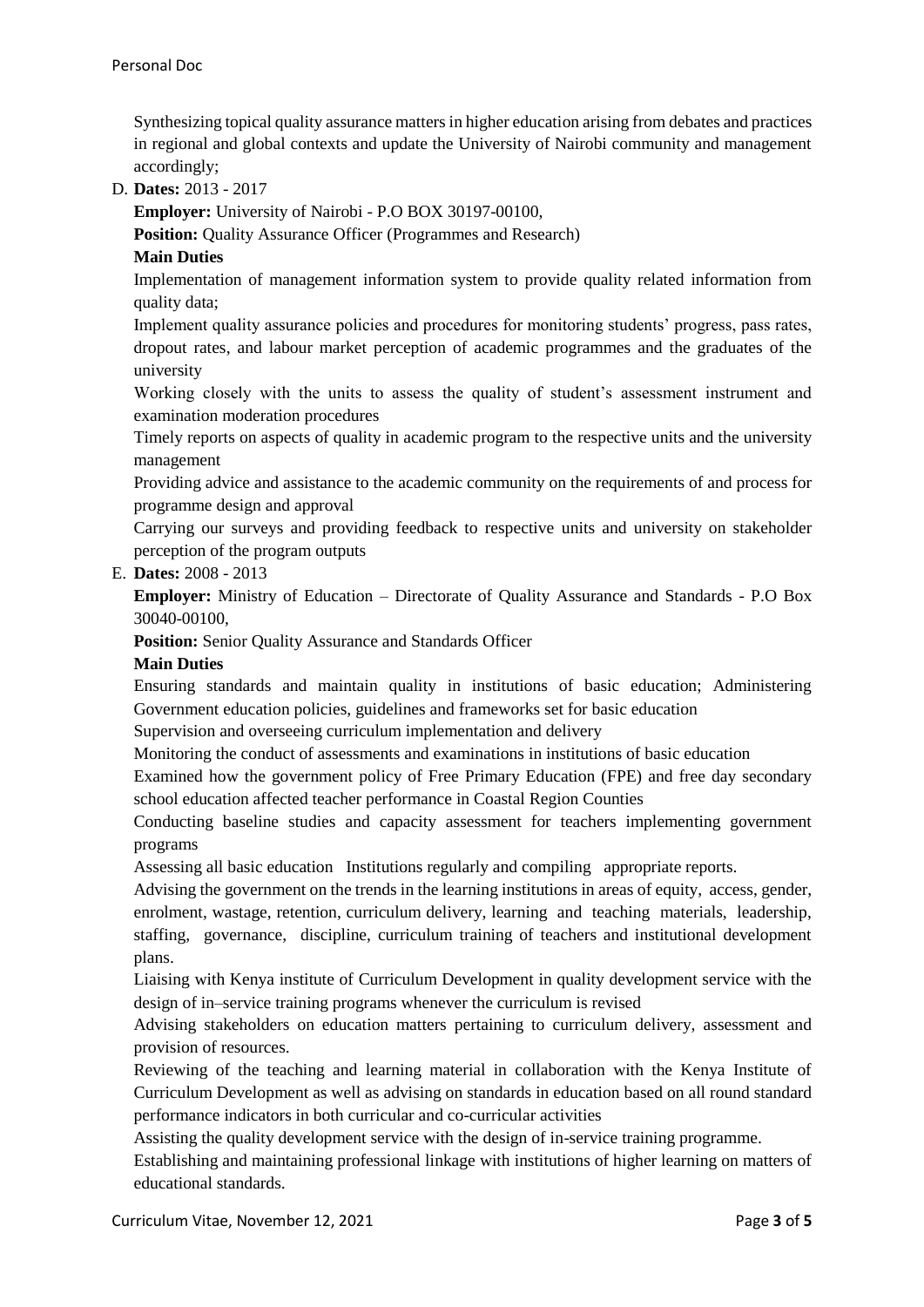Implementing teacher improvement programs by Kenya Education Management Institute at County Level

Monitoring and evaluating standards and quality in basic education.

Co-ordination, organization and implementation of co-curriculum activities at County levels Students' Talent identification and development in schools and colleges

F. **Dates:** 1996 - 2008

**Employer:** Teachers Service Commission – Msambweni Secondary School - P.O BOX 14 Msambweni, Kenya,

**Position:** Teaching and School Management Duties

## **Main Duties**

Teaching business studies and mathematics at all levels

Head of mathematics department

Scout leader

In charge of athletics

Gender mobilizer

Workplace and wellness advisor/Peer educator

## **Professional Short Courses**

- A. 2020 (30 November 04 December): HAQAA2 Training Course on Internal Quality Assurance, i.e., *"IQA-4-Africa – From Pan-African Policy to Practice": DAAD-HAQAA2 (German Academic Exchange Service"*.
- B. 2019 (December): Introduction to Sustainability Development in Business by Open University of Mauritius and Common Wealth of Learning.
- C. 2019 (March): Quality Assurance Good Practices Workshop by Association of African Universities.
- D. 2018 (June): Quality Assurance for Higher Education Leaders (QAHEL) Workshop by African Quality Assurance Network (AfriQAN).
- E. 2018 (May): National Multiplication Training on Self and External Assessment at Institutional Level for Public and Private Universities in Kenya by CUE, DAAD and KuQAN (Part 2).
- F. 2018 (January): National Multiplication Training on Self and External Assessment at Institutional Level for Public and Private Universities in Kenya by CUE, DAAD and KuQAN (Part 1).
- G. 2016 (November): ISO 9001:2015 for Universities by Kenya Bureau of Standards (KEBS).
- H. 2012 (May): Senior Management Course by Kenya School of Government (KSG).
- I. 2010 (September): Enhancing Quality of Teaching and Learning of Mathematics and Sciences in Secondary Schools by Centre for Mathematics, Science and Technology Education in Africa (CEMASTEA).
- J. 2009 (October): Monitoring and Evaluation and Operational Plan by Ministry of Education under the Secondary Schools Action for Better Health Programme (SSABH).

#### **Referees**

| Prof. Julius A. Ogeng'o,    | Jeremiah M. Kalai, PhD,      | Dr. Peter Nzuki, PhD,  |
|-----------------------------|------------------------------|------------------------|
| BSc, MBChB, PhD, MD, DSc,   | Associate Professor,         | Senior Lecturer,       |
| Professor of Human Anatomy, | Department of Educational    | Kikuyu Campus,         |
| Deputy Vice Chancellor,     | Administration and Planning, | University of Nairobi. |
| Academic Affairs,           | School of Education,         | P.O. Box 30197 - 00100 |
| University of Nairobi.      | University of Nairobi.       | Nairobi.               |
|                             |                              | +254 721 497 460       |